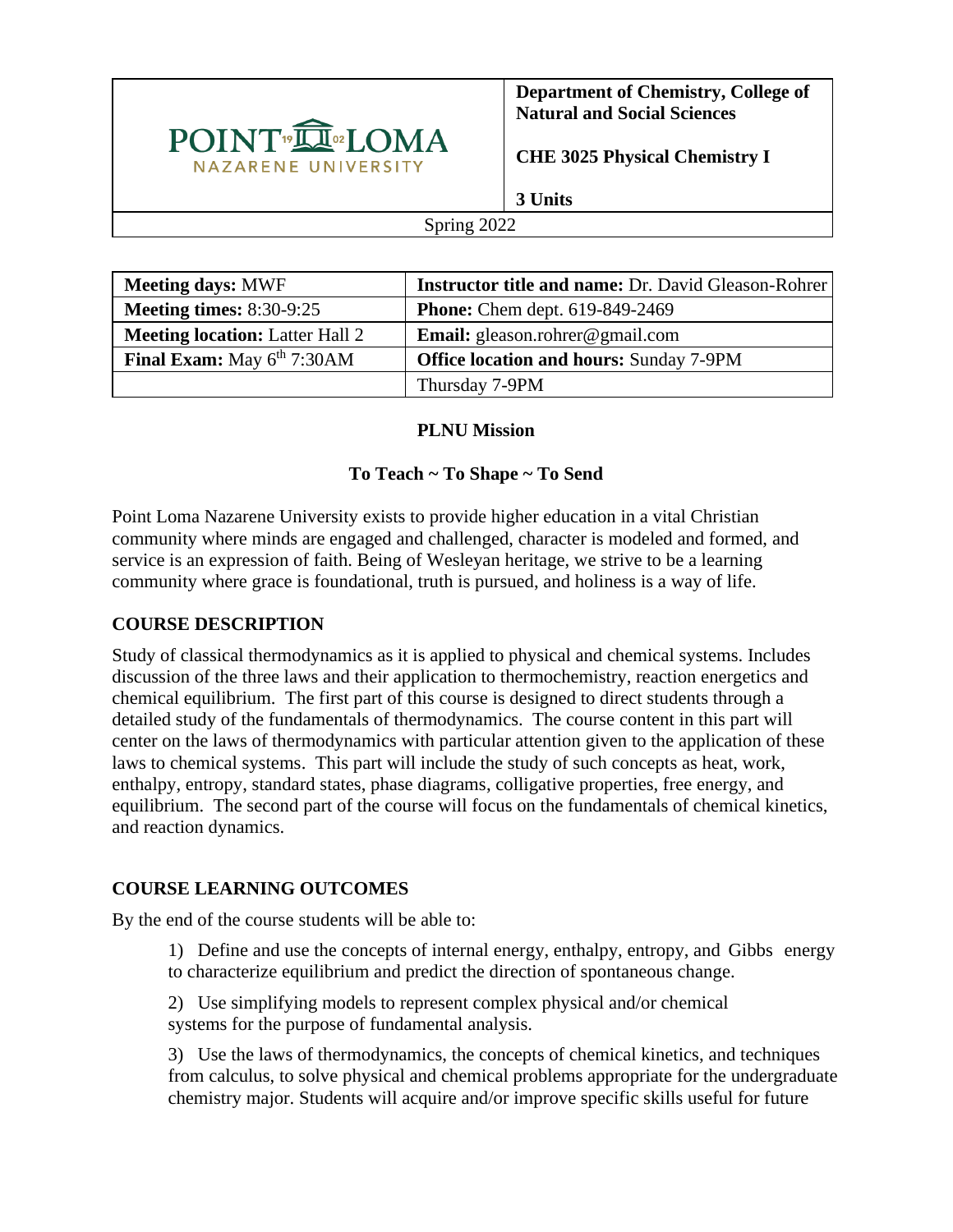work in science or science related fields. Students will identify and improve generalized problem-solving strategies.

CHEM PLO 2 (UV-vis) and BCHM PLO 3 (UV-vis) will be assessed directly by faculty laboratory instructors' observation of students' use of instruments.

### **REQUIRED TEXTS AND RECOMMENDED STUDY RESOURCES**

Thermodynamics, Statistical Thermodynamics, & Kinetics, 4th Edition, Thomas Engel and Philip Reid, San Francisco, Pearson / Benjamin Cummings, 2019.

### **COURSE CREDIT HOUR INFORMATION**

In the interest of providing sufficient time to accomplish the stated Course Learning Outcomes, this class meets the PLNU credit hour policy for a 3 unit class delivered over 14 weeks. It is anticipated that students will spend a minimum of 37.5 participation hours per credit hour on their coursework. For this course, students will spend an estimated 112.5 total hours meeting the course learning outcomes. **Expect to spend significantly more time if your mathematical foundations are weak.** Specific details about how the class meets the credit hour requirement can be provided upon request.

### **ASSESSMENT AND GRADING**

Grade points will be earned according to the following breakdown:

| Midterm Exam 1              | 25%  |
|-----------------------------|------|
| Midterm Exam 2              | 30%  |
| Final Exam                  | 25%  |
| Homework                    | 10%  |
| Participation/Presentations | 10\% |

Grades will be assigned according to the following approximate scale. Plus and minus grades are assigned within these brackets.

| $85 - 100\%$ | A |
|--------------|---|
| 75 - 85%     | B |
| 65 - 75%     | C |
| $55 - 65\%$  | D |
| $0 - 55\%$   | F |
|              |   |

## **STATE AUTHORIZATION**

State authorization is a formal determination by a state that Point Loma Nazarene University is approved to conduct activities regulated by that state. In certain states outside California, Point Loma Nazarene University is not authorized to enroll online (distance education) students. If a student moves to another state after admission to the program and/or enrollment in an online course, continuation within the program and/or course will depend on whether Point Loma Nazarene University is authorized to offer distance education courses in that state. It is the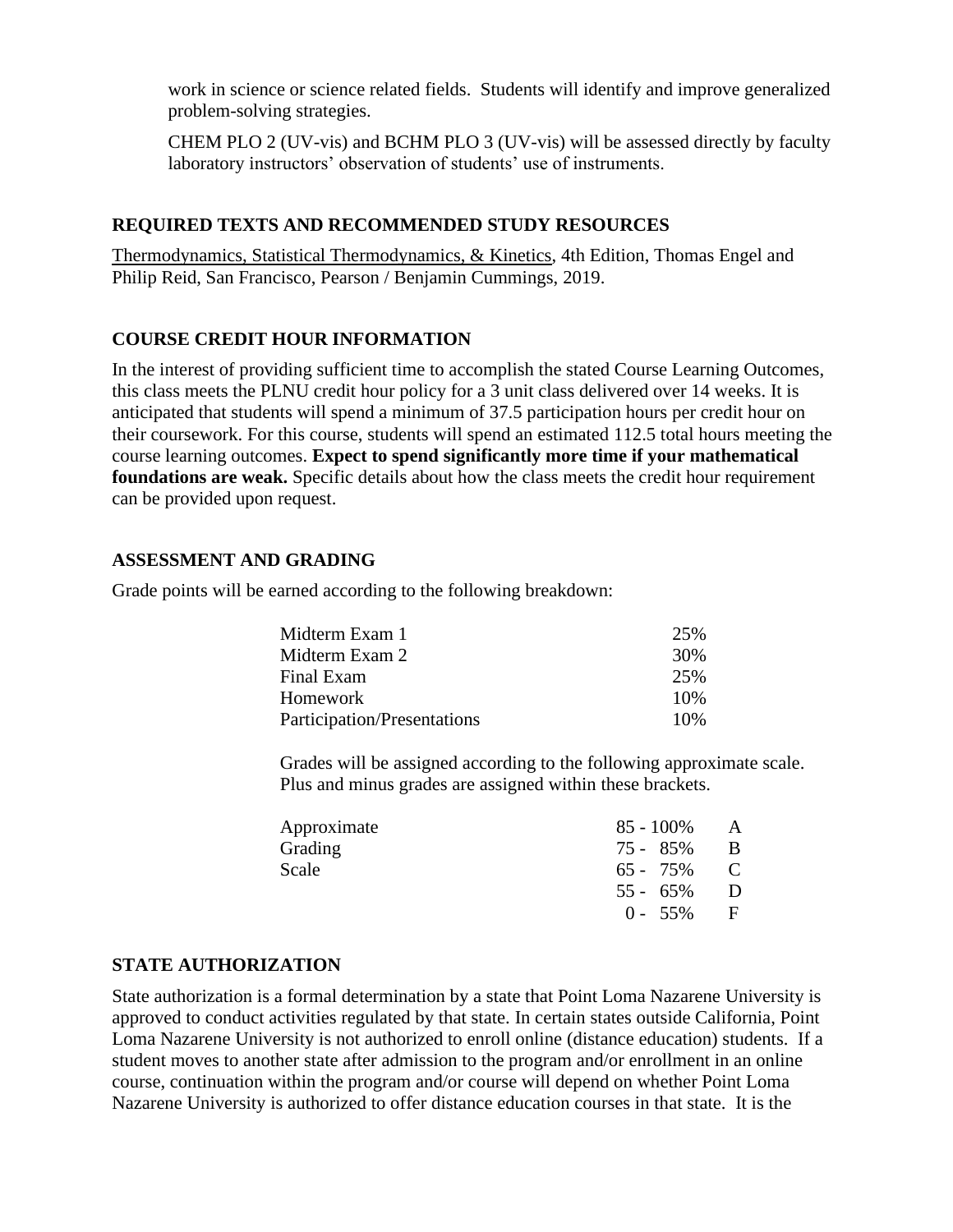student's responsibility to notify the institution of any change in his or her physical location. Refer to the map on [State Authorization](https://www.pointloma.edu/offices/office-institutional-effectiveness-research/disclosures) to view which states allow online (distance education) outside of California.

# **INCOMPLETES AND LATE ASSIGNMENTS**

All assignments are to be submitted/turned in by the beginning of the class session when they are due—including assignments posted in Canvas. Incompletes will only be assigned in extremely unusual circumstances. **Assignments may be resubmitted for a maximum of half of the missed points.** Problem sets are a record of the practice that you put into the mathematical techniques. As such, all homework should be handwritten either on paper or a tablet and uploaded. Calculations can be performed on Excel or comparable spreadsheet and uploaded.

# **PLNU COPYRIGHT POLICY**

Point Loma Nazarene University, as a non-profit educational institution, is entitled by law to use materials protected by the US Copyright Act for classroom education. Any use of those materials outside the class may violate the law.

## **PLNU ACADEMIC HONESTY POLICY**

Students should demonstrate academic honesty by doing original work and by giving appropriate credit to the ideas of others. Academic dishonesty is the act of presenting information, ideas, and/or concepts as one's own when in reality they are the results of another person's creativity and effort. *Copying solutions to homework problems from another student or an online service (Chegg, Bartleby, etc.) prevent students from practicing the mathematical concepts needed to understand physical chemistry. There are usually tell-tale signs of copying, and if it is detected, the student will receive a zero for the assignment, and a zero for the participation portion of the overall grade.* A faculty member who believes a situation involving academic dishonesty has been detected may assign a failing grade for that assignment or examination, or, depending on the seriousness of the offense, for the course. Faculty should follow and students may appeal using the procedure in the university Catalog. See [Academic Policies](https://catalog.pointloma.edu/content.php?catoid=41&navoid=2435#Academic_Honesty) for definitions of kinds of academic dishonesty and for further policy information.

# **PLNU ACADEMIC ACCOMMODATIONS POLICY**

While all students are expected to meet the minimum standards for completion of this course as established by the instructor, students with disabilities may require academic adjustments, modifications or auxiliary aids/services. At Point Loma Nazarene University (PLNU), these students are requested to register with the Disability Resource Center (DRC), located in the Bond Academic Center [\(DRC@pointloma.edu](mailto:DRC@pointloma.edu) or 619-849-2486). The DRC's policies and procedures for assisting such students in the development of an appropriate academic adjustment plan (AP) allows PLNU to comply with Section 504 of the Rehabilitation Act and the Americans with Disabilities Act. Section 504 prohibits discrimination against students with special needs and guarantees all qualified students equal access to and benefits of PLNU programs and activities. After the student files the required documentation, the DRC, in conjunction with the student, will develop an AP to meet that student's specific learning needs. The DRC will thereafter email the student's AP to all faculty who teach courses in which the student is enrolled each semester. The AP must be implemented in all such courses.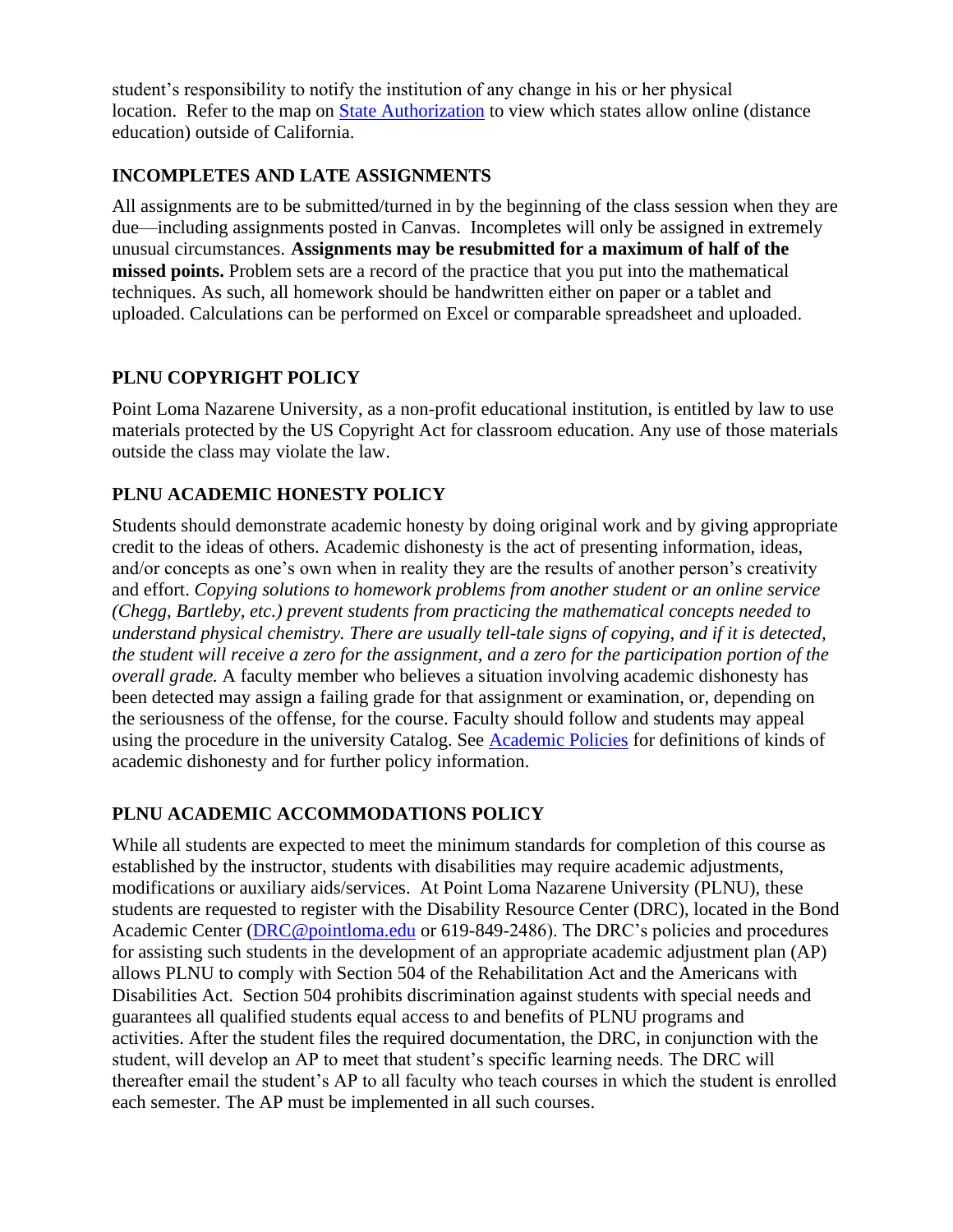If students do not wish to avail themselves of some or all of the elements of their AP in a particular course, it is the responsibility of those students to notify their professor in that course. PLNU highly recommends that DRC students speak with their professors during the first two weeks of each semester about the applicability of their AP in that particular course and/or if they do not desire to take advantage of some or all of the elements of their AP in that course.

## **PLNU ATTENDANCE AND PARTICIPATION POLICY**

Regular and punctual attendance at all class sessions is considered essential to optimum academic achievement. If the student is absent for more than 10 percent of class sessions (virtual or face-to-face), the faculty member will issue a written warning of de-enrollment. If the absences exceed 20 percent, the student may be de-enrolled without notice until the university drop date or, after that date, receive the appropriate grade for their work and participation.

## **SPIRITUAL CARE**

Please be aware PLNU strives to be a place where you grow as whole persons. To this end, we provide resources for our students to encounter God and grow in their Christian faith.

If students have questions, a desire to meet with the chaplain or have prayer requests you can contact the [Office of Spiritual Development](https://www.pointloma.edu/offices/spiritual-development)

## **USE OF TECHNOLOGY**

In order to be successful in the online environment, you'll need to meet the minimum technology and system requirements; please refer to the *[Technology and System Requirements](https://help.pointloma.edu/TDClient/1808/Portal/KB/ArticleDet?ID=108349)* information. Additionally, students are required to have headphone speakers compatible with their computer available to use. If a student is in need of technological resources please contact [student-tech](mailto:student-tech-request@pointloma.edu)[request@pointloma.edu.](mailto:student-tech-request@pointloma.edu)

Problems with technology do not relieve you of the responsibility of participating, turning in your assignments, or completing your class work.

| Session                | Topics                                                                        | Readings                     |
|------------------------|-------------------------------------------------------------------------------|------------------------------|
|                        |                                                                               |                              |
| January 12, 14         | <b>Fundamental Concepts of Thermodynamics</b>                                 | Chapter 1; sections 1.1-1.5  |
| January 19, 21, 24, 26 | Heat, Work, Internal Energy, Enthalpy, and the<br>First Law of Thermodynamics | Chapter 2; sections 2.1-2.14 |
| January 28, 31         | The Importance of State Functions: Internal                                   | Chapter 3; sections 3.1-3.7  |
| February 2, 4          | <b>Energy and Enthalpy</b>                                                    |                              |
| February 7, 9          | Thermochemistry                                                               | Chapter 4; sections 4.1-4.5  |
| February 11, 14, 16,   | Entropy and the Second Law of                                                 | Chapter 5; sections 5.1-5.10 |
| 18, 21                 | Thermodynamics                                                                |                              |
|                        |                                                                               |                              |
| February 23 (or 24)    | Midterm Exam 1 (Chapters 1-5)                                                 |                              |

## **CLASS SCHEDULE**